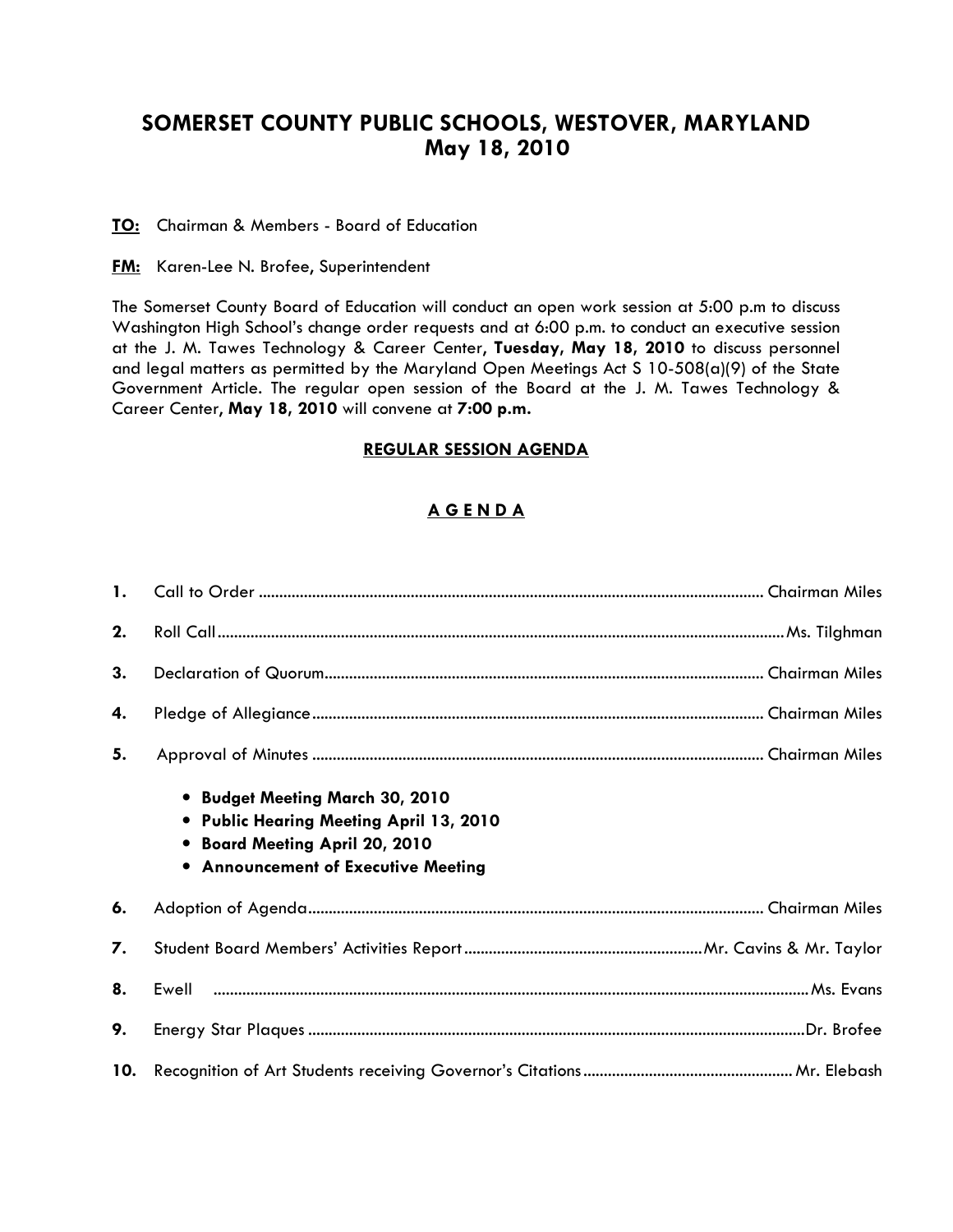|     |           | Greenwood Elementary School Student                           |            |
|-----|-----------|---------------------------------------------------------------|------------|
| 12. |           |                                                               |            |
| 13. |           | <b>OLD BUSINESS</b>                                           |            |
|     |           |                                                               |            |
|     | А.        | <b>Policies</b>                                               |            |
|     |           | (See tab $13-A1$ )                                            |            |
|     | В.        | <b>Human Resources</b>                                        |            |
|     |           | <b>Food Service Manager</b><br>٠<br>(See Tab 13-B1)           |            |
|     | C.        | <b>Facilities</b>                                             |            |
|     |           | (See Tab $13-C1$ )                                            |            |
|     | D.        | (See Tab 13-D)                                                | Ms. Miller |
|     | E.        | (See Tab 13-E)                                                |            |
| 14. |           | <b>NEW BUSINESS</b>                                           |            |
|     | А.        | <b>Finance</b>                                                |            |
|     |           | (See Tab 14-A1)                                               |            |
|     |           | (See Tab 14-A2)                                               |            |
|     | <b>B.</b> | Instruction                                                   |            |
|     |           | (See Tab 14-B1)                                               |            |
|     |           |                                                               |            |
|     |           | <b>Student Information Services Report</b><br>(See Tab 14-B2) | Ms. Romano |